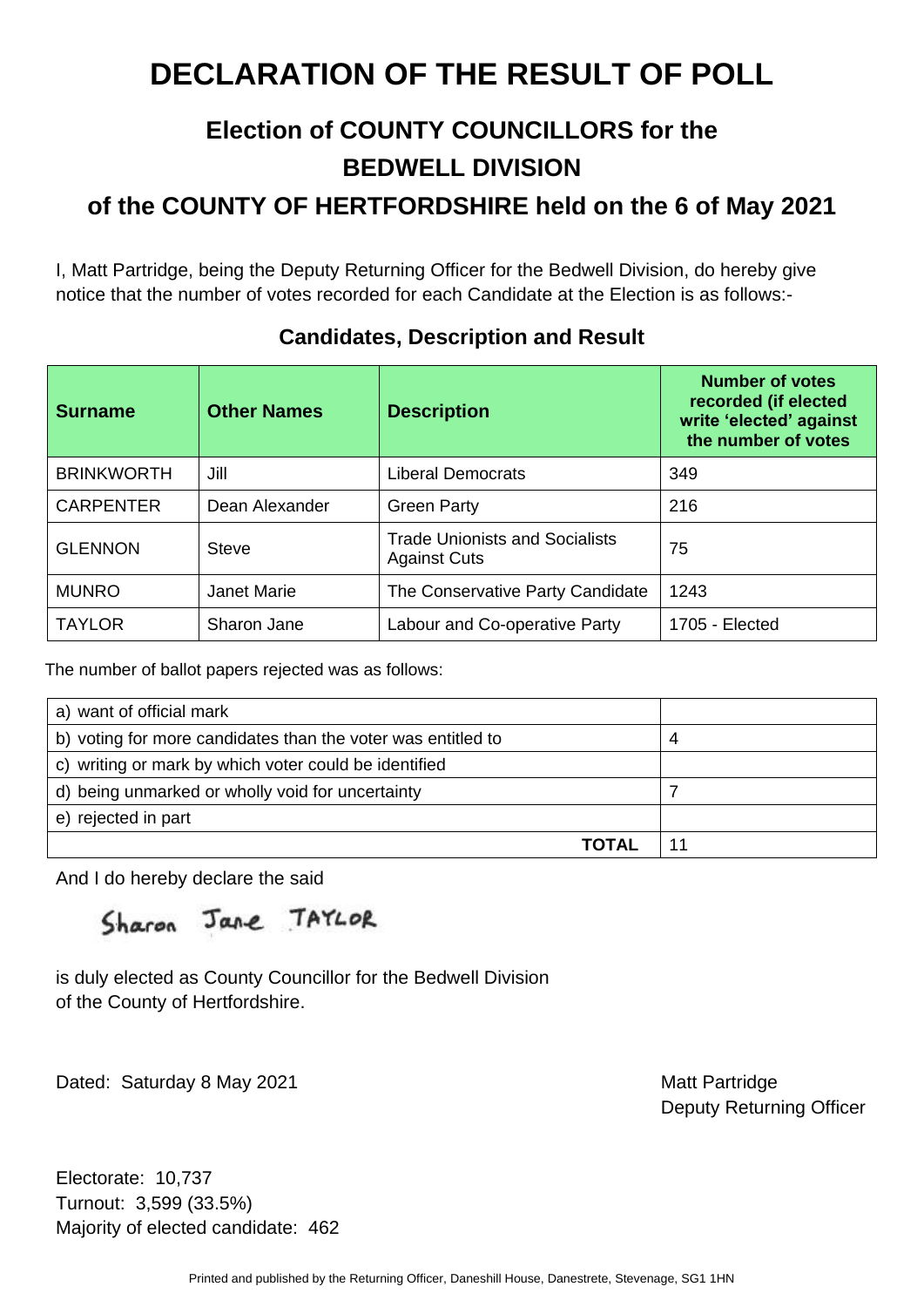# **Election of COUNTY COUNCILLORS for the BROADWATER DIVISION**

**of the COUNTY OF HERTFORDSHIRE held on the 6 of May 2021** 

I, Matt Partridge, being the Deputy Returning Officer for the Broadwater Division, do hereby give notice that the number of votes recorded for each Candidate at the Election is as follows:-

| <b>Surname</b>    | <b>Other Names</b>     | <b>Description</b>                                    | <b>Number of votes</b><br>recorded (if elected<br>write 'elected' against<br>the number of votes |
|-------------------|------------------------|-------------------------------------------------------|--------------------------------------------------------------------------------------------------|
| <b>COLLEY</b>     | <b>Peter Lawrence</b>  | UK Independence Party (UKIP)                          | 122                                                                                              |
| <b>KERR</b>       | <b>Helen Dorothy</b>   | Trade Unionists and Socialists<br><b>Against Cuts</b> | 62                                                                                               |
| <b>MCGUINNESS</b> | Andy                   | <b>Liberal Democrats</b>                              | 356                                                                                              |
| <b>MITCHELL</b>   | Adam Joseph<br>Stephen | The Conservative Party Candidate                      | $1915 - Elected$                                                                                 |
| <b>RAHIM</b>      | Syeda                  | Labour and Co-operative Party                         | 1219                                                                                             |
| <b>WARR</b>       | <b>Richard David</b>   | <b>Green Party</b>                                    | 296                                                                                              |

#### **Candidates, Description and Result**

The number of ballot papers rejected was as follows:

| a) want of official mark                                     |    |
|--------------------------------------------------------------|----|
| b) voting for more candidates than the voter was entitled to |    |
| c) writing or mark by which voter could be identified        |    |
| d) being unmarked or wholly void for uncertainty             | 25 |
| e) rejected in part                                          |    |
| ΤΩΤΑΙ                                                        | 34 |

And I do hereby declare the said

Adam Joseph Stephen MITCHELL

is duly elected as County Councillor for the Broadwater Division of the County of Hertfordshire.

Dated: Saturday 8 May 2021 Matt Partridge

Deputy Returning Officer

Electorate: 11,410 Turnout: 4,004 (35.1%) Majority of elected candidate: 696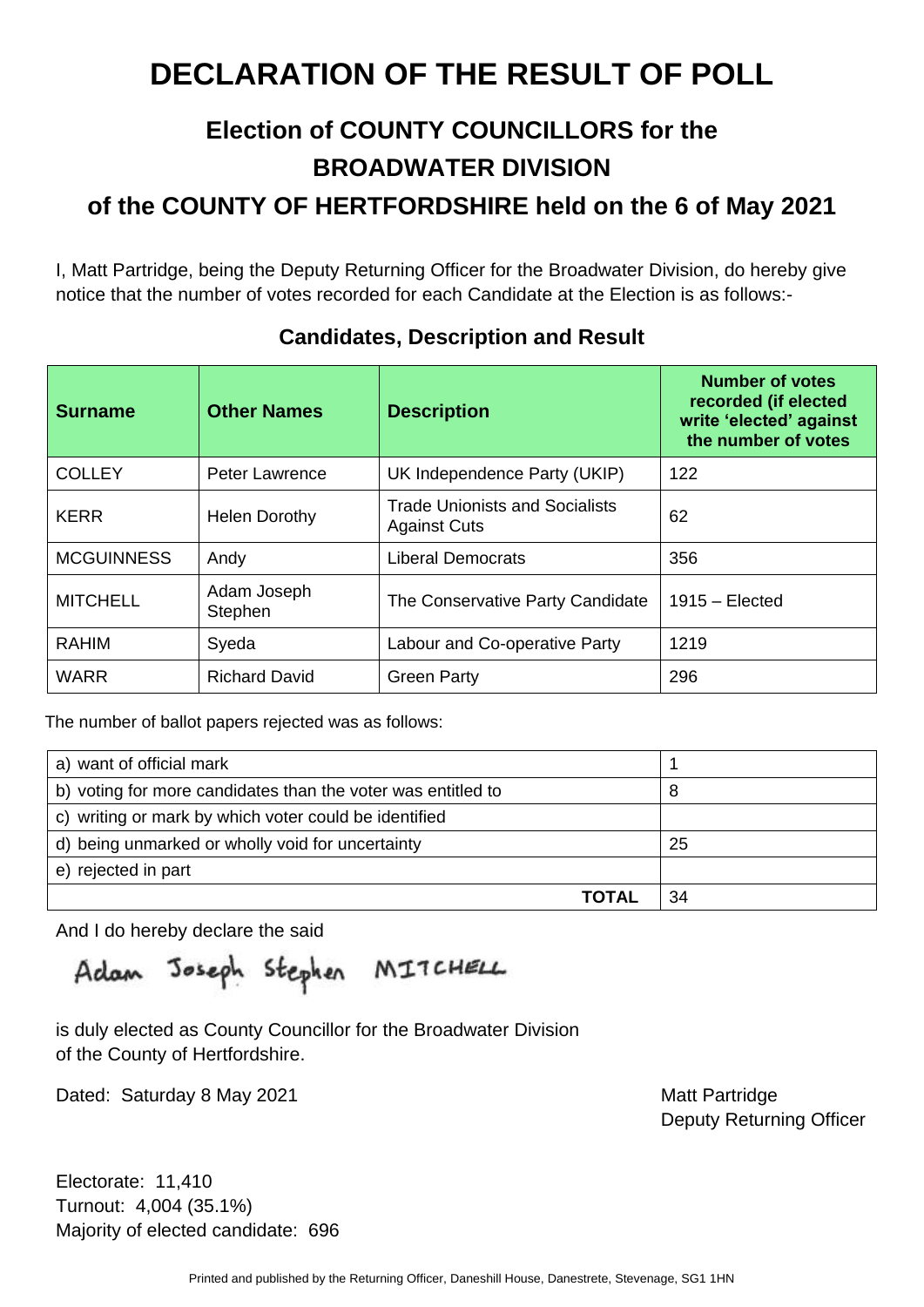### **Election of COUNTY COUNCILLORS for the CHELLS DIVISION**

**of the COUNTY OF HERTFORDSHIRE held on the 6 of May 2021** 

I, Matt Partridge, being the Deputy Returning Officer for the Chells Division, do hereby give notice that the number of votes recorded for each Candidate at the Election is as follows:-

| <b>Surname</b>              | <b>Other Names</b>  | <b>Description</b>                                           | <b>Number of votes</b><br>recorded (if elected<br>write 'elected' against<br>the number of votes |
|-----------------------------|---------------------|--------------------------------------------------------------|--------------------------------------------------------------------------------------------------|
| <b>BUCKINGHAM</b>           | Layla May           | The Conservative Party Candidate                             | 1112                                                                                             |
| <b>CHARLES</b>              | Roger Alexander     | <b>Trade Unionists and Socialists</b><br><b>Against Cuts</b> | 54                                                                                               |
| LOVELACE-<br><b>COLLINS</b> | Naomi Ruth          | <b>Green Party</b>                                           | 201                                                                                              |
| <b>MCGRATH</b>              | Conor John          | <b>Labour Party</b>                                          | 817                                                                                              |
| <b>PARKER</b>               | <b>Robin Gareth</b> | <b>Liberal Democrats</b>                                     | 1857 - Elected                                                                                   |

#### **Candidates, Description and Result**

The number of ballot papers rejected was as follows:

| a) want of official mark                                     |   |
|--------------------------------------------------------------|---|
| b) voting for more candidates than the voter was entitled to | З |
| c) writing or mark by which voter could be identified        |   |
| d) being unmarked or wholly void for uncertainty             | 8 |
| e) rejected in part                                          |   |
| <b>TOTAL</b>                                                 |   |

And I do hereby declare the said

Robin Gareth PARKER

is duly elected as County Councillor for the Chells Division of the County of Hertfordshire.

Dated: Saturday 8 May 2021 Matt Partridge

Deputy Returning Officer

Electorate: 11,184 Turnout: 4,052 (36.2%) Majority of elected candidate: 745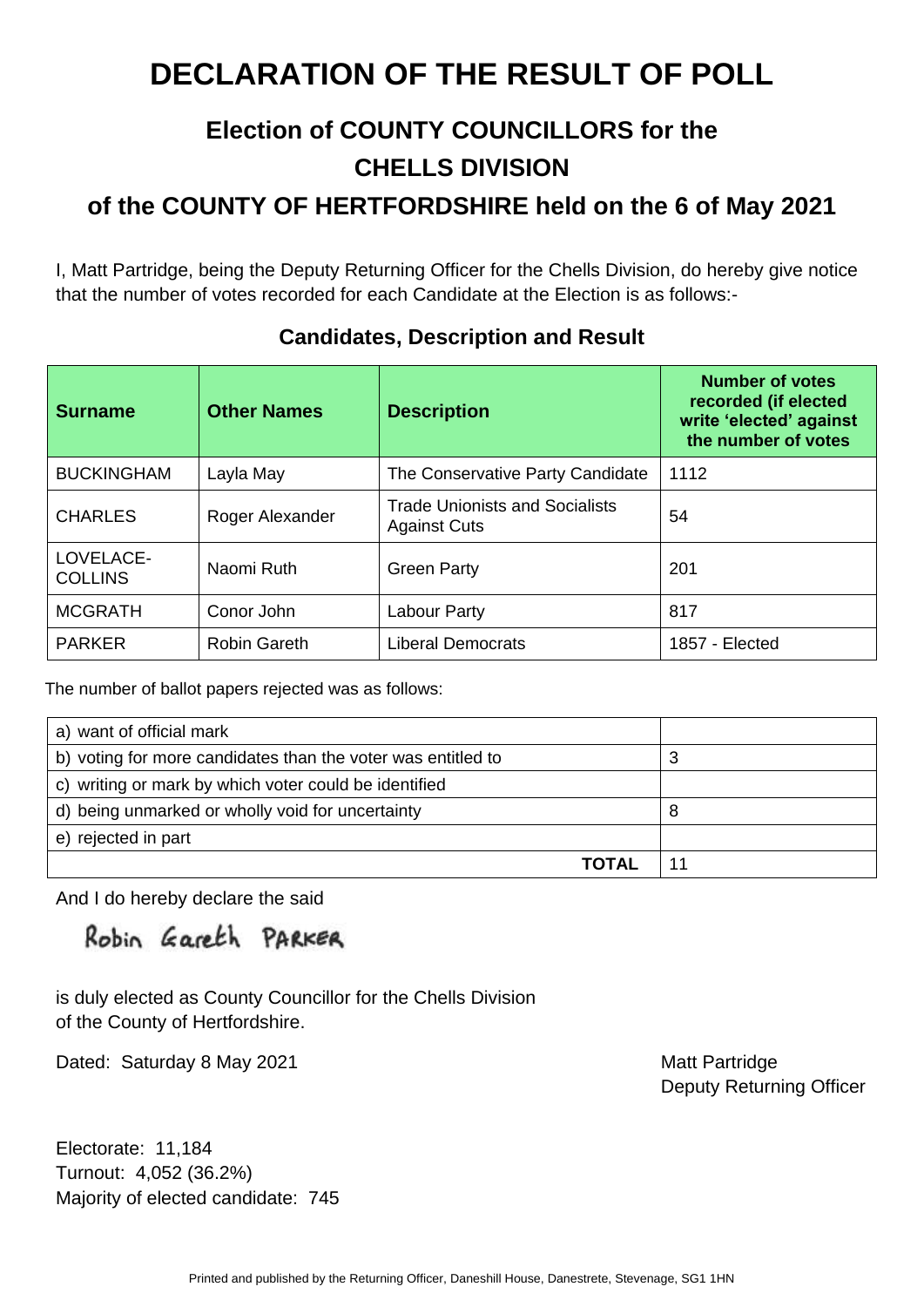### **Election of COUNTY COUNCILLORS for the OLD STEVENAGE DIVISION of the COUNTY OF HERTFORDSHIRE held on the 6 of May 2021**

I, Matt Partridge, being the Deputy Returning Officer for the Old Stevenage Division, do hereby give notice that the number of votes recorded for each Candidate at the Election is as follows:-

| <b>Surname</b>  | <b>Other Names</b>         | <b>Description</b>               | <b>Number of votes</b><br>recorded (if elected<br>write 'elected' against<br>the number of votes |
|-----------------|----------------------------|----------------------------------|--------------------------------------------------------------------------------------------------|
| <b>HENRY</b>    | Richard Joseph             | Labour and Co-operative Party    | 1681                                                                                             |
| <b>LAWRENCE</b> | <b>Graham Edward</b>       | The Conservative Party Candidate | $1827 - Elected$                                                                                 |
| <b>MANNAN</b>   | Madani Riad                | <b>Liberal Democrats</b>         | 186                                                                                              |
| <b>STURGES</b>  | <b>Elizabeth Genevieve</b> | <b>Green Party</b>               | 387                                                                                              |

#### **Candidates, Description and Result**

The number of ballot papers rejected was as follows:

| a) want of official mark                                     |    |
|--------------------------------------------------------------|----|
| b) voting for more candidates than the voter was entitled to | b  |
| c) writing or mark by which voter could be identified        |    |
| d) being unmarked or wholly void for uncertainty             | 15 |
| e) rejected in part                                          |    |
| TOTAL                                                        | 20 |

And I do hereby declare the said

Graham Edward LAURENCE

is duly elected as County Councillor for the Old Stevenage Division of the County of Hertfordshire.

Dated: Saturday 8 May 2021 Matt Partridge

Deputy Returning Officer

Electorate: 10,630 Turnout: 4,101 (38.6%) Majority of elected candidate: 146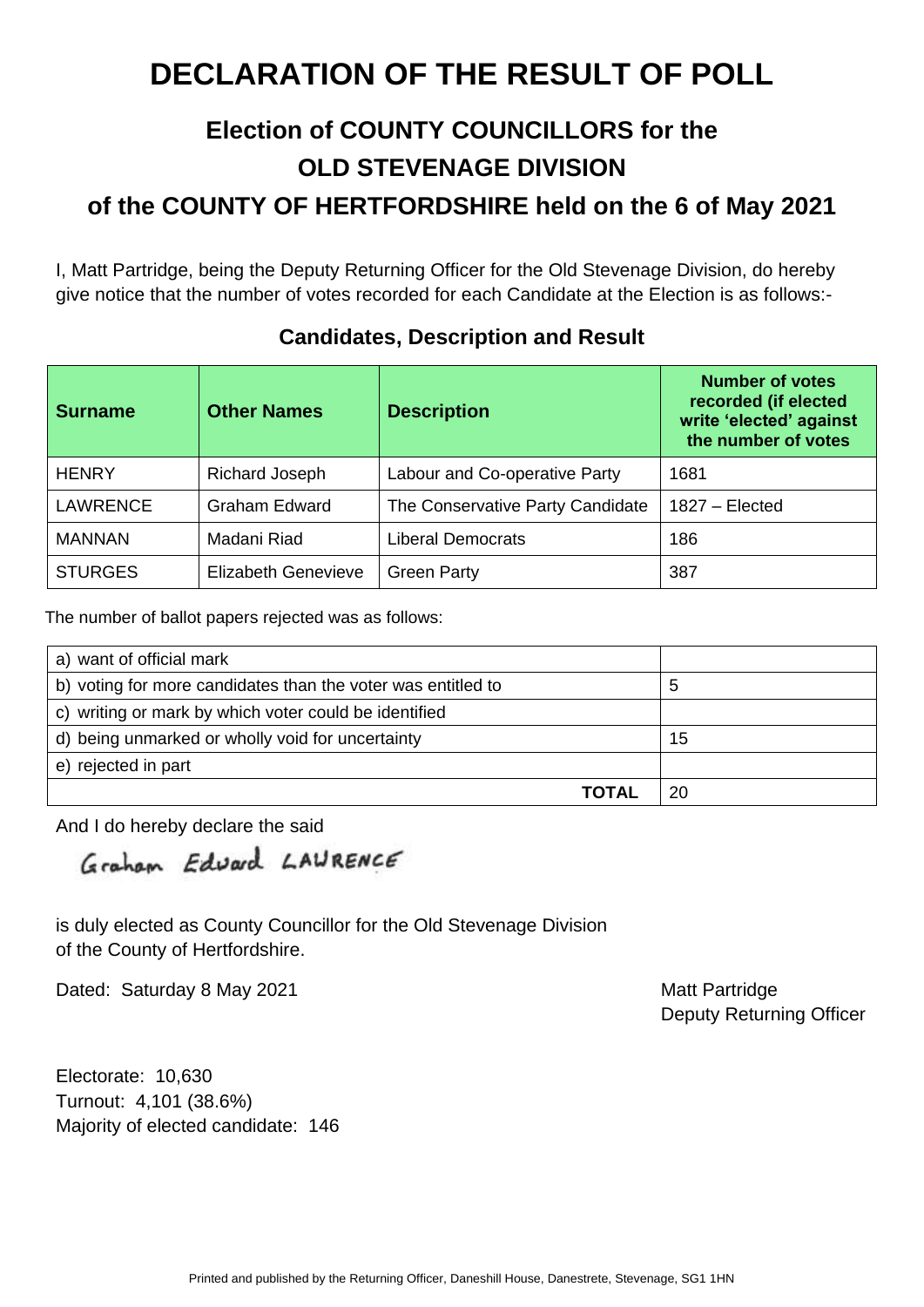### **Election of COUNTY COUNCILLORS for the SHEPHALL DIVISION**

**of the COUNTY OF HERTFORDSHIRE held on the 6 of May 2021** 

I, Matt Partridge, being the Deputy Returning Officer for the Shephall Division, do hereby give notice that the number of votes recorded for each Candidate at the Election is as follows:-

| <b>Surname</b> | <b>Other Names</b> | <b>Description</b>                                           | <b>Number of votes</b><br>recorded (if elected<br>write 'elected' against<br>the number of votes |
|----------------|--------------------|--------------------------------------------------------------|--------------------------------------------------------------------------------------------------|
| <b>HEARN</b>   | Roni               | The Conservative Party Candidate                             | $1624 - Elected$                                                                                 |
| <b>MALOCCO</b> | Michael Andrew     | <b>Trade Unionists and Socialists</b><br><b>Against Cuts</b> | 88                                                                                               |
| <b>SPELLER</b> | Simon Kirby        | Labour and Co-operative Party                                | 1440                                                                                             |
| <b>WREN</b>    | Tom                | <b>Liberal Democrats</b>                                     | 334                                                                                              |

### **Candidates, Description and Result**

The number of ballot papers rejected was as follows:

| a) want of official mark                                     |    |
|--------------------------------------------------------------|----|
| b) voting for more candidates than the voter was entitled to | 6  |
| c) writing or mark by which voter could be identified        |    |
| d) being unmarked or wholly void for uncertainty             | 22 |
| e) rejected in part                                          |    |
| ΤΩΤΑΙ                                                        | 28 |

And I do hereby declare the said

Roni HEARN

is duly elected as County Councillor for the Shephall Division of the County of Hertfordshire.

Dated: Saturday 8 May 2021 Matt Partridge

Deputy Returning Officer

Electorate: 10,601 Turnout: 3,514 (33.2%) Majority of elected candidate: 184